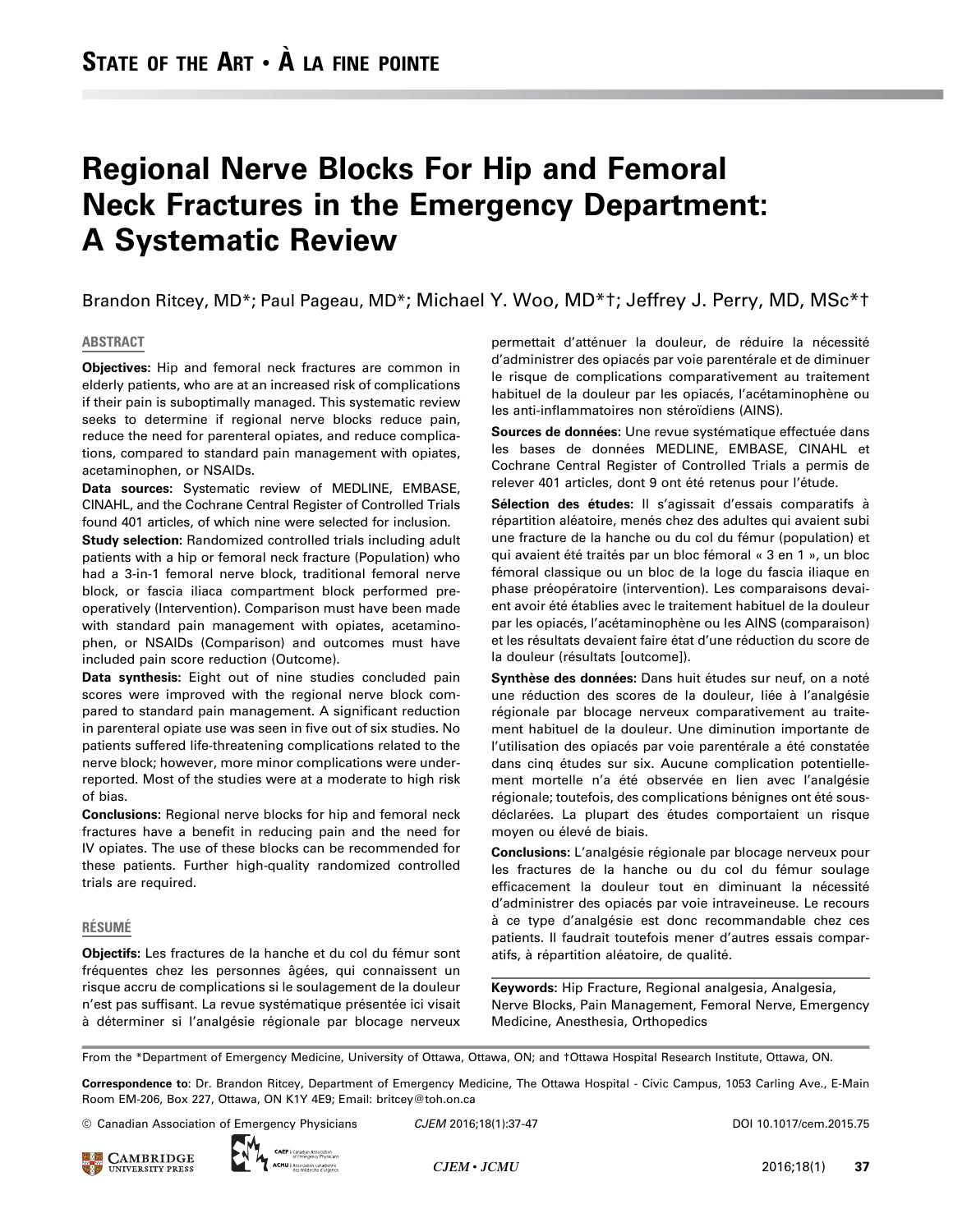#### INTRODUCTION

Hip and femur fractures are common in patients presenting to the emergency department (ED). Pain management is often a challenge due to the advanced age, comorbidities, and increased sensitivity to side effects from systemic analgesics in this population. These patients are at a significant risk of delirium due to under-treatment of their pain, $\frac{1}{1}$  $\frac{1}{1}$  $\frac{1}{1}$  but are also susceptible to becoming delirious from the use of opiate analgesics, and nonsteroidal antiinflammatory drugs (NSAIDs) are often contraindicated due to drug-drug interactions and risk of side effects. Therefore, regional nerve blocks performed in the ED are increasingly recommended for pain control in hip fracture patients to reduce the need for systemic analgesics, prevent delirium, and improve pain control prior to definitive treatment.

There are three described methods of providing regional nerve blocks for hip and femur fractures: the traditional femoral nerve block (FNB), the 3-in-1 femoral nerve block (3-in-1 FNB), and the fascia iliaca compartment block (FICB). The traditional FNB involves injecting local anesthetic directly surrounding the femoral nerve within the neurovascular bundle of the groin. This can be converted to a 3-in-1 FNB by placing pressure distal to the needle at the time of injection, which allows the anesthetic to track superiorly and also anesthetize the obturator and lateral femoral cutaneous nerves.<sup>2</sup> The FICB indirectly anesthetizes the same three nerves as the 3-in-1 FNB by inserting a needle lateral to the neurovascular bundle and filling the fascia iliaca compartment with a large volume of dilute local anesthetic, which theoretically tracks superiorly towards the lumbar plexus.<sup>[3](#page-7-0)</sup>

The adoption of regional nerve blocks for hip and femoral neck fractures in the ED has been slow in North America, where the use of these techniques has largely been limited to a small number of providers with advanced training. A 2012 survey of three Toronto, Ontario–area hospitals found that only 33% of attending emergency physicians ever performed regional nerve blocks for hip fractures, and only 6% performed them "often" or "almost always." [4](#page-7-0) In contrast, in the United Kingdom, regional nerve blocks are used quite commonly in the ED, with a 2009 survey finding that 55% of EDs regularly use regional anesthesia techni-ques for hip and femur fractures.<sup>[5](#page-7-0)</sup> In order to find out whether regional nerve blocks should be more widely used in the ED, this systematic review intends to determine whether regional nerve blocks (FNB, 3-in-1 FNB, and FICB) effectively reduce pain, reduce the need for IV opiates, and reduce the risk of complications compared to standard pain management for adult ED patients with an acute hip or femoral neck fracture.

### **METHODS**

We conducted a systematic review of the literature with a search on January 17, 2014, using MEDLINE (1946– 2014), EMBASE (1947–2014), CINAHL (1960–2014), and the Cochrane Central Register of Controlled Trials (Issue 12 of 12, December 2013). The complete search strategy is provided in the Appendix. Additional articles were screened by searching the references of all articles selected for full-text review. There were no language restrictions.

Inclusion criteria were randomized controlled trials involving adult patients (16 years or older) with an acute hip or femoral neck fracture who had a single injection FNB, 3-in-1 FNB, or FICB. The injection must have been performed preoperatively and a pain score reduction recorded. Comparison must have been made to any method of "standard pain management," which was defined as opiates, acetaminophen, or NSAIDs. Articles were excluded if they were not a randomized controlled trial, if the nerve block was performed immediately prior to surgery, if the patient also received an epidural or spinal anesthetic in conjunction with the regional nerve block, if a continuous nerve block catheter was placed, or if the study only enrolled patients with mid-shaft femoral fractures.

After the initial literature search, the titles and abstracts were screened independently by two authors (BR and PP) for inclusion in the full-text review. Kappa values were calculated for inter-observer reliability. After selecting articles for full-text review, both authors independently extracted data from each article onto a data extraction form. This form included reasons for inclusion/exclusion, key study characteristics, demographics, risk of bias, and results. Key study characteristics recorded included the specialty and level of training of the physician performing the block, the needle guidance technique used, and any co-analgesics administered. Risk of bias was assessed for each study using the Cochrane Collaborations tool for assessing risk of bias in randomized trials.<sup>[6](#page-7-0)</sup>

After the completion of data extraction, kappa values were calculated for inter-observer reliability for final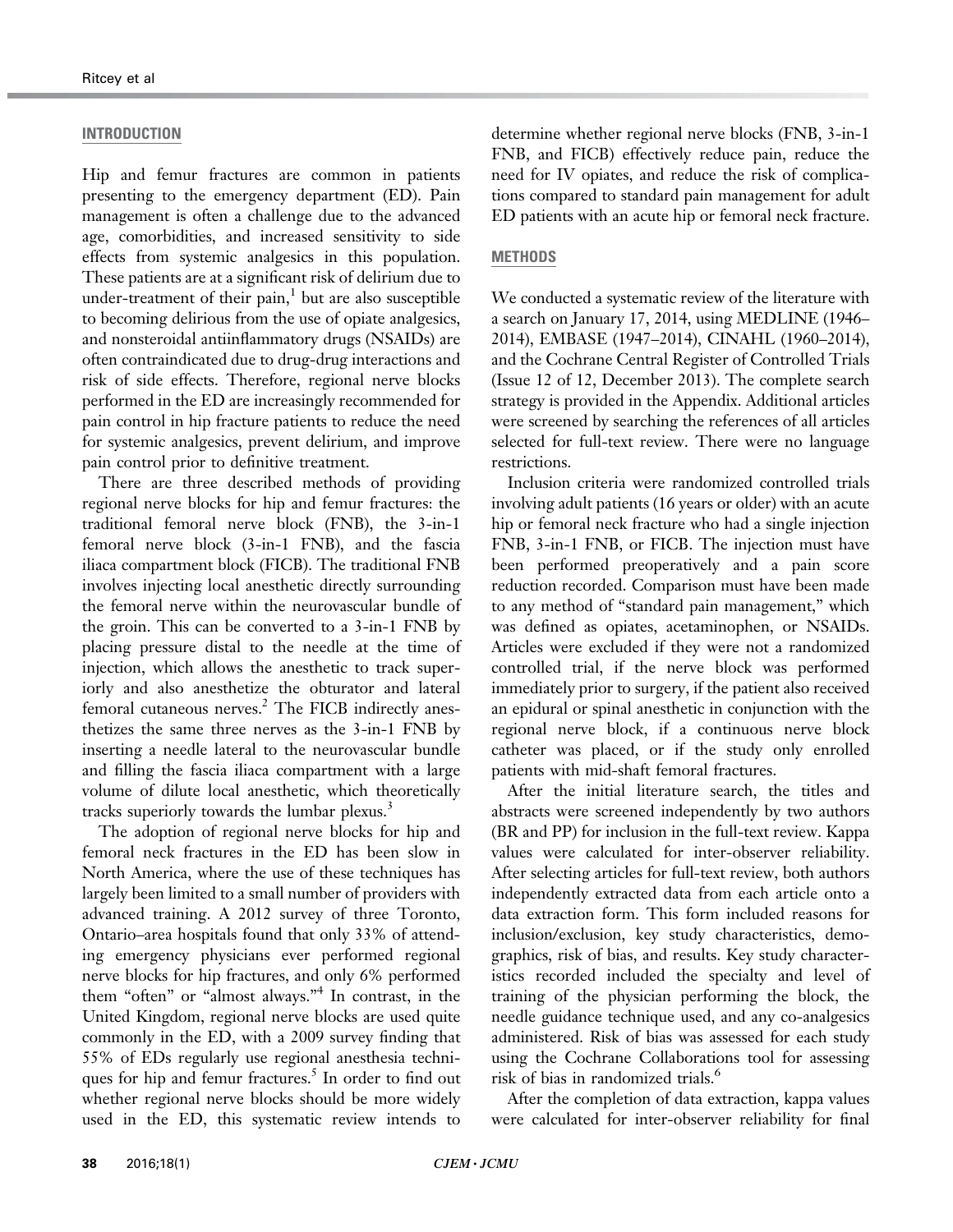article selection. Any differences in article selection, data extraction, or risk of bias assessment between the two authors (BR and PP) were resolved by consensus. If consensus could not be reached, a third author (MW) was designated to mediate a final decision. In cases where information was unclear or not reported, attempts were made to contact the primary authors of the studies for clarification.

The primary outcome was a reduction in visual analog scale pain score with the FNB, 3-in-1 FNB, or FICB, compared to standard pain management. Secondary outcomes included a reduction in parenteral opioid use and complication rates. Pre-specified complications of interest were nausea/vomiting, respiratory depression, delirium, nerve injury, intravascular injection, and local anesthetic toxicity, although all reported complications were recorded.

The intent was to perform a meta-analysis of the primary and secondary outcomes if possible, assuming the results were reported in similar ways and the studies were clinically homogenous enough that a metaanalysis was considered valid. There was also an a priori subgroup analysis planned to see whether there were any differences between the primary and secondary outcomes, in studies that used ultrasound guidance versus other methods of needle guidance. The PRISMA guidelines were used in structuring the reporting of this systematic review.<sup>7</sup>

## RESULTS

Our initial literature search identified 401 studies, after duplicates were removed. After screening the titles and abstracts of these 401 studies, 19 were selected for fulltext review and potential inclusion. Inter-observer reliability for the initial screening phase was moderate with a kappa of 0.61 (95% CI, 0.39–0.82). After full-text review, nine were selected for inclusion in the systematic review with a kappa score of 0.79 (95% CI, 0.51–1.00). A study flow diagram, including the reasons studies were excluded, is illustrated in [Figure 1](#page-3-0). There were no additional studies identified from the references of included studies.

Of the included studies, two utilized the traditional  $FNB<sub>1</sub><sup>8,9</sup>$  four used the 3-in-1  $FNB<sub>1</sub><sup>10-13</sup>$  and three used the FICB<sup>[14-](#page-7-0)16</sup>. Baseline demographics were similar between studies, with a weighted mean age of 80.6, 79.5, and 76.4 years in the FNB, 3-in-1 FNB, and FICB studies respectively. The gender ratio of patients across studies was also similar, with 75.7%, 72.0%, and 67.3% of patients being female in the FNB, 3-in-1 FNB, and FICB studies respectively.

The only study at an overall low risk of bias was the article by Beaudoin et al., $^{10}$  $^{10}$  $^{10}$  whereas every other article was at a moderate to high risk of bias, as described in [Figure 2.](#page-3-0) The risk of bias came largely from a lack of double blinding in six out of nine studies;  $8,9,11-13,15$  $8,9,11-13,15$  $8,9,11-13,15$ however, the studies by Beaudoin et al.,<sup>[10](#page-7-0)</sup> Foss et al.,<sup>[14](#page-7-0)</sup> and Monzón et al. $^{16}$  attempted to blind patients and clinicians by performing sham nerve blocks. Five studies also suffered from inadequate blinding of outcome assessment,  $9,12-15$  $9,12-15$  and four studies included patients who were later unaccounted for in the final results.[8,11,12](#page-7-0)[,16](#page-8-0)

All of the included randomized controlled trials were small, ranging in size from 33 patients to 154 patients [\(Table 1](#page-4-0)). Two-thirds of the studies (66.7%) enrolled 50 or fewer patients. The most commonly used local anesthetic for performing the FNB and 3-in-1 FNB was bupivacaine 0.5%, which ranged in dose from 20–30 mL. The FICB studies all used different local anesthetics, which made direct comparison of these studies difficult. Only one study<sup>[10](#page-7-0)</sup> used ultrasound guidance, whereas the remainder used either landmark technique<sup>[8,11,14-](#page-7-0)[16](#page-8-0)</sup> or nerve stimulator guidance<sup>9,12,13</sup>. An emergency physician or resident performed the nerve block in five out of nine studies<sup>[9-12](#page-7-0),16</sup>. In only one study<sup>[10](#page-7-0)</sup> did the authors report any prior experience performing the block. In the studies that reported how physicians were trained to perform the nerve blocks, the procedure was learned quickly and easily.

Due to variable methods of reporting final outcome results, missing statistics, and clinical heterogeneity between studies, a meta-analysis could not be performed. Authors of various studies were contacted when necessary, but missing data were either unavailable $11,12$ or we were unable to locate the authors $8,13$ . Therefore, data are presented as a qualitative synthesis to summarize individual studies.

For the primary outcome of visual analog score pain reduction with a regional nerve block, eight out of nine studies $8-11,13-16$  $8-11,13-16$  $8-11,13-16$  concluded there was an equal or superior benefit with a nerve block compared to standard pain management [\(Figure 3\)](#page-5-0).

A summary of the conclusions of each article follows:

Femoral Nerve Block: Haddad et al.<sup>[8](#page-7-0)</sup> found the nerve block arm experienced less pain at 15 minutes and two hours, but not at eight hours. Murgue et al.<sup>[9](#page-7-0)</sup> found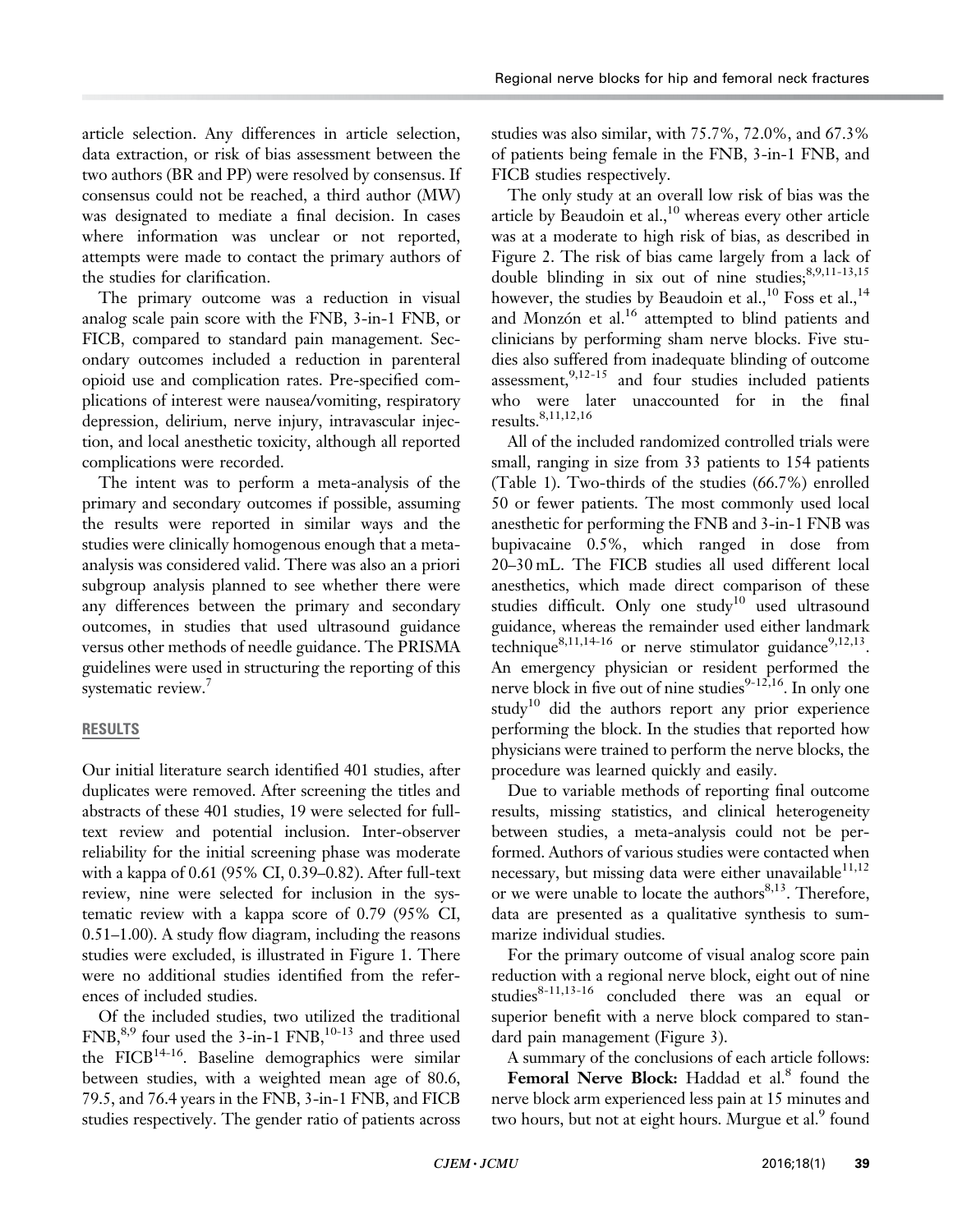<span id="page-3-0"></span>

**Figure 1.** Study Flow Diagram, including reasons for exclusion at each stage.

|                         |                           | Random<br>sequence<br>generation | <b>Allocation</b><br>concealment | <b>Blinding of</b><br>participants<br>and<br>personnel | <b>Blinding of</b><br>outcome<br>assessment | Incomplete<br>outcome<br>data | <b>Selective</b><br>reporting | Other<br>bias   |
|-------------------------|---------------------------|----------------------------------|----------------------------------|--------------------------------------------------------|---------------------------------------------|-------------------------------|-------------------------------|-----------------|
| <b>FNB</b><br>$3$ -in-1 | Beaudoin<br>2013 < 10     |                                  | ₩                                | $\Omega$                                               | $\Omega$                                    | $\Omega$                      |                               |                 |
|                         | Graham<br>2008 < 12       | ╅                                | Ť                                |                                                        |                                             |                               | $\Omega$                      |                 |
|                         | Kullenberg<br>2004 < 13   | $\Omega$                         | $\gamma$                         |                                                        |                                             |                               |                               | ┭               |
|                         | Fletcher<br>$2003 \le 11$ |                                  |                                  |                                                        |                                             |                               |                               | $\blacklozenge$ |
| <b>FNB</b>              | Murgue<br>2006 < 9        | $\Omega$                         | $\Omega$                         |                                                        |                                             |                               | ᆠ                             | $\Omega$        |
|                         | Haddad<br>1995 < 8        |                                  | $\Omega$                         |                                                        | $\Omega$                                    |                               |                               | $\, + \,$       |
| <b>FICB</b>             | Fujihara<br>2013 < 15     |                                  |                                  |                                                        |                                             | ႒                             |                               | ┿               |
|                         | Monzón<br>2010 < 16       |                                  | -                                | $\Omega$                                               | $\Omega$                                    |                               |                               |                 |
|                         | Foss<br>2007 < 14         | ╅                                | $\overline{\phantom{a}}$         |                                                        |                                             | $\Omega$                      |                               |                 |
|                         |                           |                                  |                                  | $+:$ Low risk                                          |                                             | ?: Unclear risk               | $-$ : High risk               |                 |

Figure 2. Risk of bias chart detailing the risk of each domain of bias in each individual study.

a decrease in pain with the FNB that was superior to either IV morphine or IV acetaminophen/NSAID combination.

3-in-1 Femoral Nerve Block: Beaudoin et al.<sup>[10](#page-7-0)</sup> concluded the sum of the differences in pain scores between the 3-in-1 FNB and placebo was lower in the nerve block group after four hours ( $p = 0.001$ ). Fletcher et al.<sup>[11](#page-7-0)</sup> found lower aggregate mean pain scores with the  $3$ -in-1 FNB up to 16 hours. Kullenberg et al.<sup>13</sup> found lower pain scores with nerve blocks "after treatment,"

but did not specify the time at which pain scores were collected. Graham et al.<sup>[12](#page-7-0)</sup> was the only study that found no benefit to the nerve block.

Fascia Iliaca Compartment Block: Foss et al.<sup>[14](#page-7-0)</sup> found that although the absolute pain scores were not different between the FICB and the intramuscular (IM) morphine groups, the relative change in pain score was superior at all time points for the FICB group, because the patients in the FICB group had significantly more baseline pain. Monzón et al.<sup>[16](#page-8-0)</sup> found the FICB offered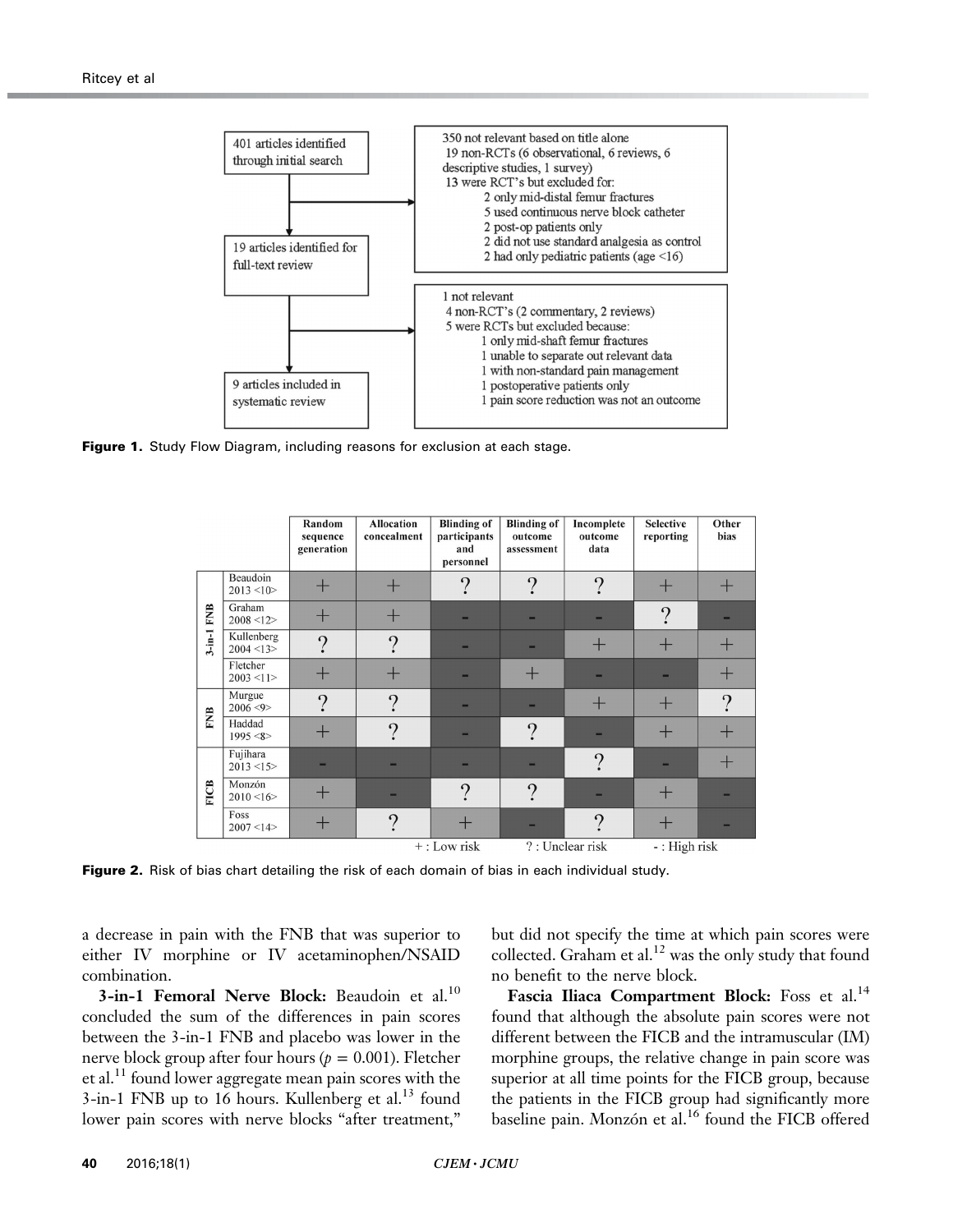<span id="page-4-0"></span>

| Table 1. Summary of key study characteristics                          |           |                                                  |                  |                              |
|------------------------------------------------------------------------|-----------|--------------------------------------------------|------------------|------------------------------|
| Primary author/year<br>Nerve Block                                     | Total (n) | Local anesthetic                                 | Needle guidance  | Operator                     |
| Femoral Nerve Block                                                    |           |                                                  |                  |                              |
| Murgue 2006 <sup>9</sup>                                               | 45        | 20 mL mepivacaine                                | Nerve stimulator | Emergency attending          |
| Haddad 1995 <sup>8</sup>                                               |           | 0.3 mL/kg bupivacaine 0.25%                      | andmark          | Orthopedic resident          |
| 3-in-1 Femoral Nerve Block                                             |           |                                                  |                  |                              |
| Beaudoin 2012 <sup>10</sup>                                            | 36        | 25 mL bupivacaine 0.5%                           | Jitrasound       | Emergency attending          |
| Graham 2008 <sup>12</sup>                                              | ကွ        | 30 mL bupivacaine 0.5%                           | Nerve stimulator | Emergency attending/resident |
| Kullenberg 2004 <sup>13</sup>                                          | 8         | 30 mL ropivacaine 0.75%                          | Nerve stimulator | Orthopedic attending         |
| Fletcher 2003 <sup>11</sup>                                            | 50        | 20 mL bupivacaine 0.5%                           | andmark          | Emergency attending/resident |
| Fascia Iliaca Compartment Block                                        |           |                                                  |                  |                              |
| Fujihara 2013 <sup>15</sup>                                            | 56        | 10 mL ropivacaine 0.75% and 10 mL mepivacaine 2% | Landmark         | Orthopedic resident          |
| Monzón 2010 <sup>16</sup>                                              | 154       | 0.3 mL/kg bupivacaine 0.25%                      | andmark          | Emergency attending          |
| Foss 2007 <sup>14</sup>                                                | ఇ         | 40 mL mepivacaine 1% with 1:200,000 epinephrine  | Landmark         | Anesthesia resident          |
| n = total number of patients in treatment and standard analgesia group |           |                                                  |                  |                              |

Regional nerve blocks for hip and femoral neck fractures

better pain relief than intravenous (IV) NSAIDs at 15 minutes ( $p < 0.001$ ), but the opposite was true after eight hours. Fujihara et al.<sup>[15](#page-8-0)</sup> found improved pain with the FICB at all times compared to rectally administered NSAIDs, but this study was at particularly high risk of bias.

For the secondary outcome of a reduction in IV opiate use, five out of six studies $8-11,14$  using parenteral opiates for standard pain management demonstrated a statistically significant reduction in consumption of opiates with a regional block [\(Table 2](#page-6-0)). The study by Kullenberg et al. $^{13}$  $^{13}$  $^{13}$  also used opiates for analgesia, but was not included in the secondary outcome analysis, because it was not possible to quantify how much opiates the patients in each group received. Only the study by Graham et al.<sup>[12](#page-7-0)</sup> failed to demonstrate a significant difference in opiate usage between the 3-in-1 FNB and IV morphine group. In a post-hoc sensitivity analysis where only the double blinded studies were considered, the patients in the nerve block arm required no breakthrough morphine in the study by Foss et al.,  $14$ and required significantly less breakthrough morphine in the study by Beaudoin et al. $^{10}$  $^{10}$  $^{10}$ 

The reporting of complications was highly variable in the different studies, making it difficult to draw any firm conclusions regarding this outcome. Two studies $9,15$  $9,15$  did not attempt to collect complications at all, and five stu-dies<sup>8,[12-14](#page-7-0),[16](#page-8-0)</sup> reported complications, but had significant problems in their methodology, including insufficient length of follow-up, a lack of predefined complications of interest, or absent description of how complications were monitored for and recorded. Only two studies<sup>[10,11](#page-7-0)</sup> had adequate methodology and description of how complications were recorded. Therefore, we felt any aggregate data on the incidence of nausea/vomiting, respiratory depression, delirium, or nerve injury were likely invalid due to the risk of under-reporting of complications. However, it is worthwhile to note that no study reported any immediate life-threatening complications due to the nerve block, including cardiovascular collapse or local anesthetic toxicity.

The a priori planned subgroup analysis was not performed because only one study used ultrasound guidance[.10](#page-7-0)

## **DISCUSSION**

This systematic review found that regional nerve blocks are likely at least as effective and possibly superior at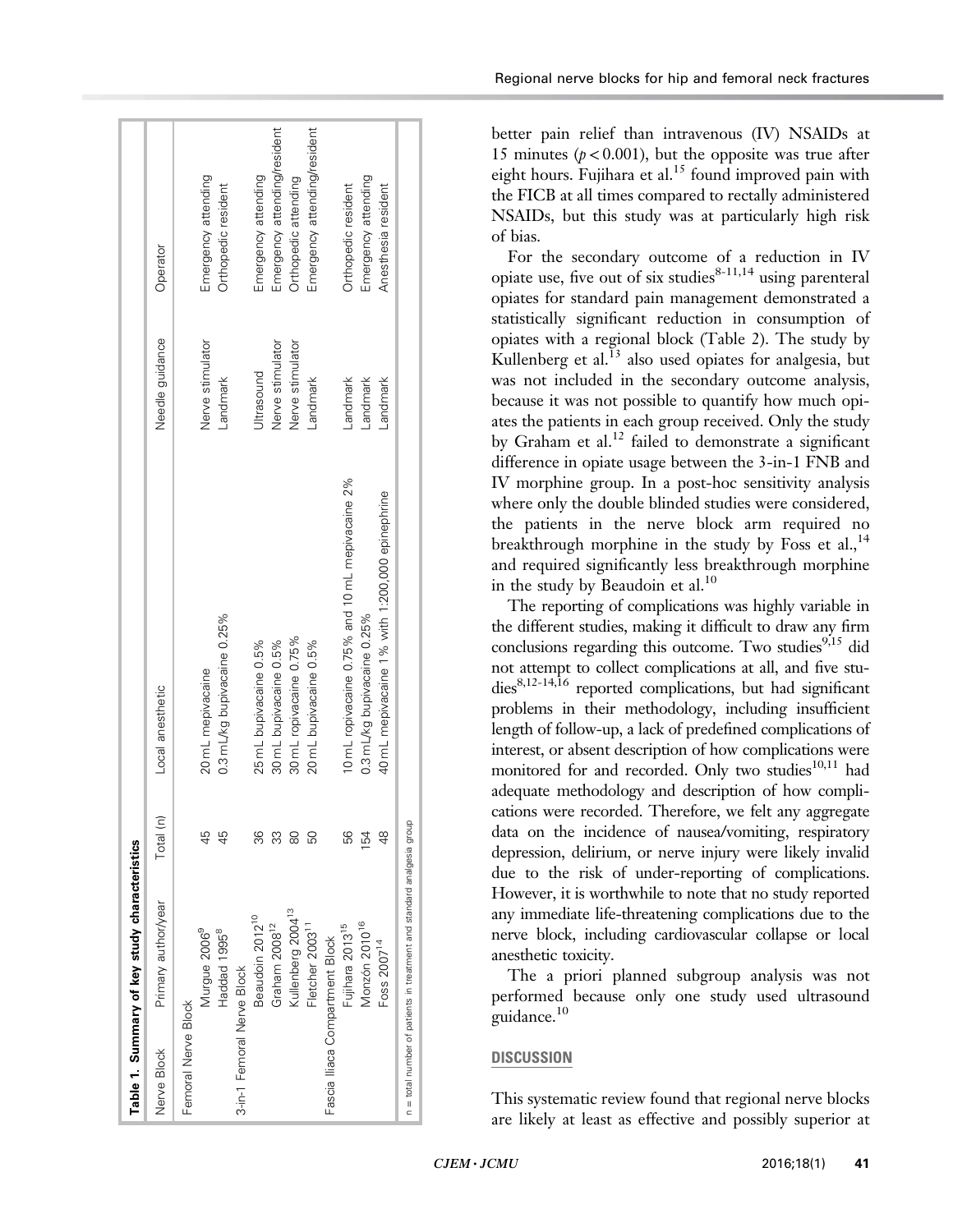<span id="page-5-0"></span>

Figure 3. Pain score reduction over time in all studies. Error bars represent standard deviations where information was available.

reducing pain after a hip or femoral neck fracture compared to standard pain management. Many of the studies found the regional nerve block was significantly more effective at different time points, but there was little consistency between studies. This review found convincing evidence that regional nerve blocks decrease the reliance on opiate medications for pain control after hip or femoral neck fractures, by showing a significant decrease in opiate usage in five out of six studies that used opiates as a control. $8-11,14$  This effect was maintained even in the only two studies which were double blinded,<sup>10,14</sup> which adds strength to the level of evidence that regional blocks reduce the reliance on IV opiates.

We were unable to draw conclusions regarding whether the reduction in the use of IV opiates led to a reduction in complications, due to under-reporting of complications in the majority of studies. None of the studies reported any immediate life-threatening complications of nerve blocks, and it is unlikely that a significant intravascular injection or local anesthetic toxicity would be missed, due to the rapid cardiovascular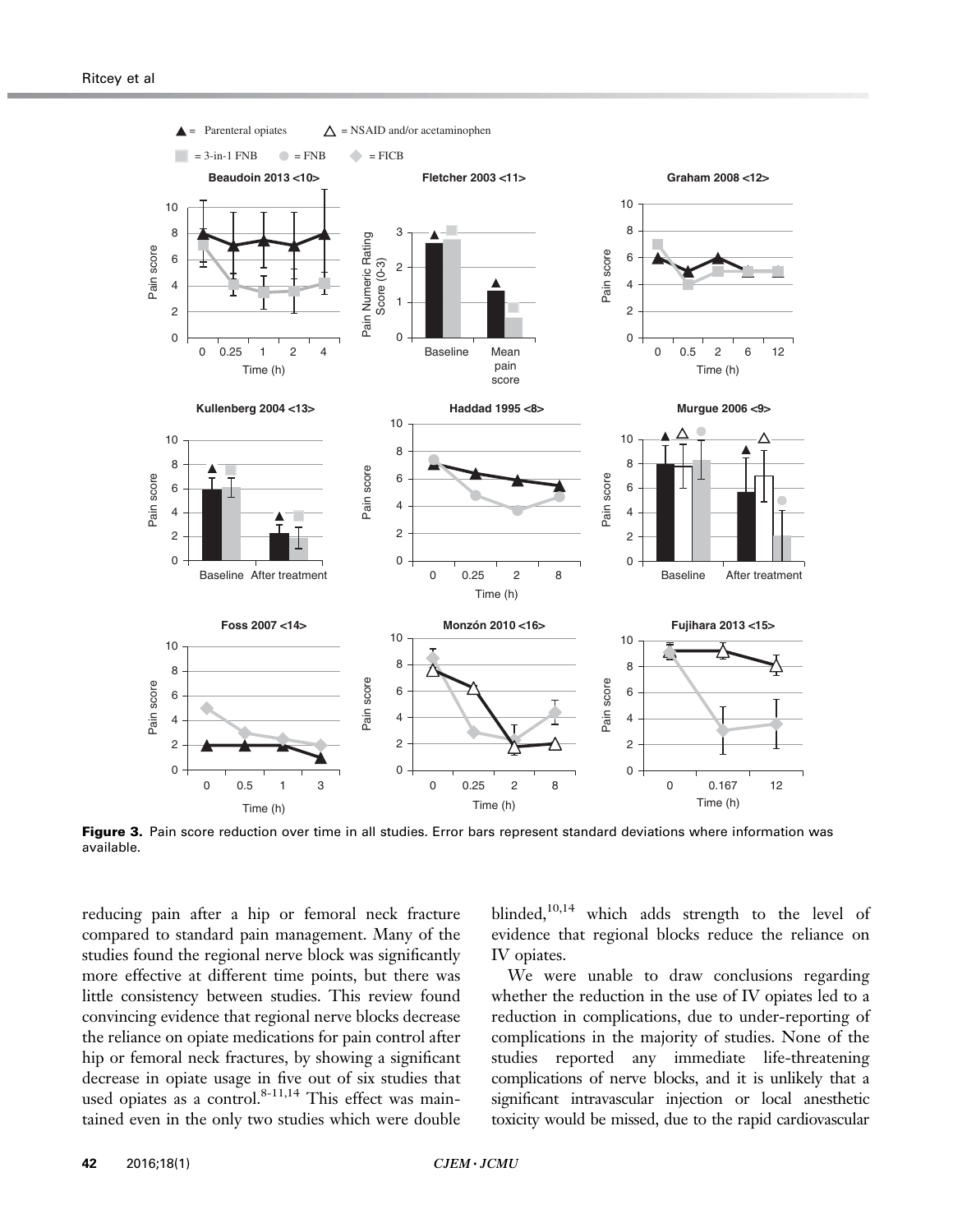<span id="page-6-0"></span>

|                            |                                 |                        | Opiate Consumption                         |                                   |                                           |
|----------------------------|---------------------------------|------------------------|--------------------------------------------|-----------------------------------|-------------------------------------------|
| Nerve Block                | Primary Author/Year             | Parenteral Opiate Used | Nerve Block                                | Control                           | Advantage                                 |
| Femoral Nerve Block        |                                 |                        |                                            |                                   |                                           |
|                            | Murgue 2006 <sup>9</sup>        | IV morphine            | $0 \pm 0$ mg                               | $4 \pm 1.7$ mg                    | <b>FNB</b>                                |
|                            | Haddad 1995 <sup>8*</sup>       | IM meperidine          | 12 requests                                | 35 requests                       | FNB ( $p < 0.05$ )                        |
| 3-in-1 Femoral Nerve Block |                                 |                        |                                            |                                   |                                           |
|                            | Beaudoin 2012 <sup>10</sup>     | IV morphine            | 0 mg (range $0-6$ mg)                      | $5 \,\mathrm{mg}$ (range 0-21 mg) | 3-in-1 FNB ( $p = 0.028$ )                |
|                            | Graham 2008 <sup>12**</sup>     | IV morphine            | $1.7$ doses $**$                           | 1.5 doses                         | No significant difference<br>$(p = 0.58)$ |
|                            | Fletcher 2003 <sup>11</sup>     | IV morphine            | $0.4$ mg/h                                 | $1.2 \text{ mg/h}$                | 3-in-1 FNB ( $p < 0.05$ )                 |
|                            | Fascia Iliaca Compartment Block |                        |                                            |                                   |                                           |
|                            | Foss $2007^{14}$                | IM morphine            | $0 \text{ mg}$ (IQR $0$ – $0 \text{ mg}$ ) | 6 mg (IQR 5-7 mg)                 | FICB (p < 0.01)                           |

\*In Haddad et al.<sup>8</sup> there were also four patients in each group given oral doses of dihydrocodeine.<br>\*\*In Graham et al.,<sup>[12](#page-7-0)</sup> a "dose" was 0.1 mg/kg of IV morphine.

collapse, hypotension, arrhythmias, and seizures associated with these complications. However, the total number of patients in this review was small (40 received FNB, 97 received 3-in-1 FNB, 147 received FICB), and therefore the incidence of these rare, but serious complications should not be estimated from this review.

This is the largest systematic review of regional nerve blocks for hip and femoral neck fractures targeted to emergency medicine providers. There have been two prior systematic reviews by Parker et al.<sup>[17](#page-8-0)</sup> and Abou-Setta et al.<sup>[18](#page-8-0)</sup>, which more broadly looked at regional anesthesia for hip and femoral neck fractures in a variety of settings. These prior reviews were not specifically focused on the use of regional nerve blocks in a way that is applicable to emergency medicine providers, because they included the use of continuous femoral nerve block infusion catheters and post-operative patients. Our review also includes a number of studies that were not included in these prior reviews.[10,12,13,](#page-7-0)[15,16](#page-8-0) However, both of these reviews reached similar conclusions to our own systematic review, finding that regional nerve blocks led to a significant reduction in pain levels with a reduction in systemic analgesia requirements. The main finding our study adds is that this benefit is directly applicable to patients in the ED, as soon as they arrive in hospital.

Delirium is a well known predictor of impaired functional recovery, quality of life, and increased length of hospital stay after a hip fracture.<sup>[19](#page-8-0)</sup> We had hoped to show a reduction in delirium with the early administration of regional nerve blocks; however, we found the evidence to be lacking in the studies included in our review. The systematic review by Abou-Setta et al.<sup>[18](#page-8-0)</sup> performed a meta-analysis on the incidence of delirium with regional nerve blocks versus standard pain management and found moderate-quality evidence that regional nerve blocks led to a statistically significant reduction in delirium (OR 0.33, 95% CI, 0.16-0.66). This is further supported by a controlled trial by Mouzopoulos et al.,  $20$  that found a 13.0% absolute risk reduction for delirium when patients received a daily FICB instead of IM opiates. These studies suggest there may be a benefit towards a reduction of delirium from using regional nerve blocks for patients with hip and femoral neck fractures, but larger studies are needed from the ED setting to show improved patientoriented outcomes of better recovery and reduced length of stay.

We had initially hoped to perform an a priori subgroup analysis to show whether the use of ultrasound improved the efficacy of regional blocks. We found only one study<sup>10</sup> using ultrasound guidance for the regional nerve block, and so this subgroup analysis was not performed. However, there are several randomized trials suggesting that ultrasound guidance is superior to landmark or nerve stimulator guidance for the FNB and the FICB. Marhofer et al. performed two randomized controlled trials comparing ultrasound and nerve stimulator guidance for the 3-in-1 FNB and found that ultrasound significantly reduced the onset time, improved the quality of the sensory block, reduced the risk of vascular puncture, and reduced the volume of local anesthetic required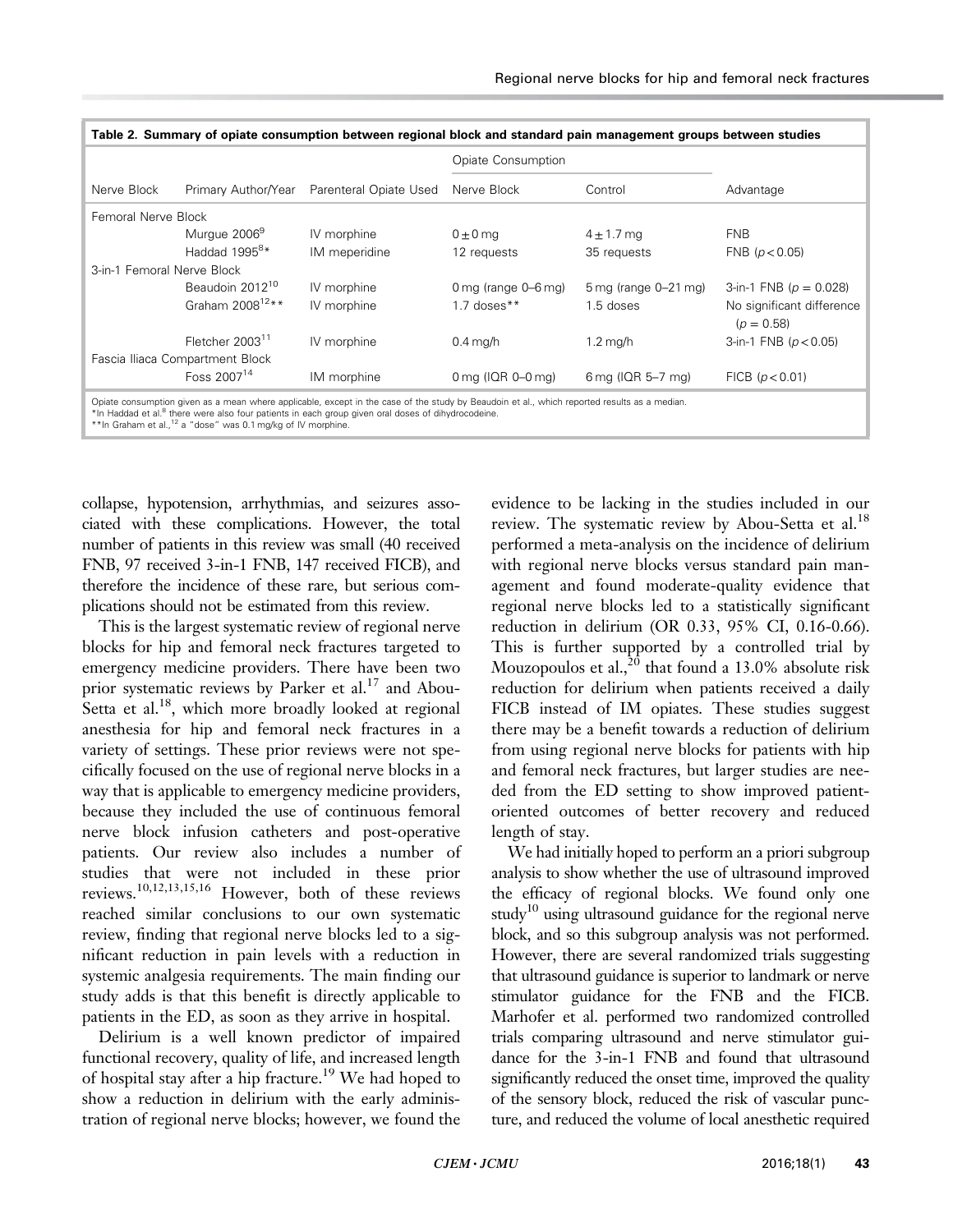<span id="page-7-0"></span>to perform the  $3$ -in-1 FNB.<sup>21,22</sup> Dolan et al. performed an unblinded randomized controlled trial comparing the efficacy of the FICB with landmark versus ultrasound guidance and found sensory blockade of the anterior, lateral, and medial thigh increased from 47% to 82% with the use of ultrasound guidance.<sup>[23](#page-8-0)</sup> We believe that with the increasing availability of portable ultrasound units in EDs, and evidence suggesting the superiority of ultrasound over landmark and nerve stimulator needle guidance, that ultrasound guidance should be used for needle localization in future studies.

#### **LIMITATIONS**

Limitations of this systematic review include the risk of publication bias due to the likelihood that smaller, negative studies may have gone unpublished. This review is also limited by the quality of the evidence, which was mostly at a moderate to high risk of bias. The studies also suffered from clinical heterogeneity by using different local anesthetics, opiates, acetaminophen, or even NSAIDs as standard pain control, which also needs to be considered when comparing the studies directly.

#### CONCLUSIONS

In conclusion, this systematic review suggests that regional nerve blocks may be superior to traditional analgesia for patients with hip and femoral neck fractures, and lead to a reduction in IV opiate usage. The performance of regional nerve blocks for hip and femoral neck fractures in the ED can be recommended despite the absence of a large, high-quality randomized controlled trial. There is still a need for further randomized controlled trials to determine the length and magnitude of treatment effect, cost and time effectiveness, and risk of complications. Ideally, future randomized controlled trials will be larger, use standardized reporting methods, will be double blinded or have blinded outcome assessment, and will have a structured system to assess the incidence of complications.

Acknowledgements: Special thanks to Alexandra Davis, BA, MLIS for developing the search strategy, and to Dr. Lauren Lacroix for translation of the article by Murgue et al.<sup>9</sup> Thank you to Dr. A. Fletcher, Dr. D.G. Monzón, and Dr. C. Graham for answering our emails and questions about their studies.

Competing Interests: This study was financially supported by an internal grant from the Department of Emergency Medicine, University of Ottawa, Ottawa, Ontario, Canada.

### REFERENCES

- 1. Morrison RS, Magaziner J, Gilbert M, et al. Relationship between pain and opioid analgesics on the development of delirium following hip fracture. J Gerontol A Biol Sci Med Sci 2003;58(1):76-81.
- 2. Winnie AP, Ramamurthy S, Durrani Z. The inguinal paravascular technic of lumbar plexus anesthesia: the "3-in-1 block". Anesth Analg 1973;52(6):989-96.
- 3. Dalens B, Vanneuville G, Tanguy A. Comparison of the fascia iliaca compartment block with the 3-in-1 block in children. Anesth Analg 1989;69(6):705-13.
- 4. Haslam L, Lansdown A, Lee J, et al. Survey of current practices: peripheral nerve block utilization by ED physicians for treatment of pain in the hip fracture patient population. Can Geriatr  $\tilde{f}$  2013;16(1):16-21.
- 5. Mittal R, Vermani E. Femoral nerve blocks in fractures of femur: variation in the current UK practice and a review of the literature. *Emerg Med*  $\tilde{\jmath}$  2014;31(2):143-7.
- 6. Higgins JP, Altman DG, Gøtzsche PC, et al. The Cochrane Collaboration's tool for assessing risk of bias in randomised trials. BM7 2011;343:d5928.
- 7. Liberati A, Altman DG, Tetzlaff J, et al. The PRISMA statement for reporting systematic reviews and metaanalyses of studies that evaluate healthcare interventions: explanation and elaboration. BMJ 2009;339:b2700.
- 8. Haddad FS, Williams RL. Femoral nerve block in extracapsular femoral neck fractures. *J Bone Joint Surg Br* 1995; 77(6):922-3.
- 9. Murgue D, Ehret B, Massacrier-Imbert S, et al. Equimolar nitrous oxide/oxygen combined with femoral nerve block for emergency analgesia of femoral neck fractures. JEUR 2006;19(1):9-14.
- 10. Beaudoin FL, Haran JP, Liebmann O. A comparison of ultrasound-guided three-in-one femoral nerve block versus parenteral opioids alone for analgesia in emergency department patients with hip fractures: a randomized controlled trial. Acad Emerg Med 2013;20(6): 584-91.
- 11. Fletcher AK, Rigby AS, Heyes FL. Three-in-one femoral nerve block as analgesia for fractured neck of femur in the emergency department: a randomized, controlled trial. Ann Emerg Med 2003;41(2):227-33.
- 12. Graham C, Baird K, McGuffie A. A pilot randomised clinical trial of 3-in-1 femoral nerve block and intravenous morphine as primary analgesia for patients presenting to the emergency department. Hong Kong J Emerg Med 2008; 15(4):205-11.
- 13. Kullenberg B, Ysberg B, Heilman M, et al. Femoral nerve blockade as pain relief in hip fractures. *Lakartidningen* 2004;101(24):2104-7.
- 14. Foss NB, Kristensen BB, Bundgaard M, et al. Fascia iliaca compartment blockade for acute pain control in hip fracture patients: a randomized, placebo-controlled trial. Anesthesiology 2007;106(4):773-8.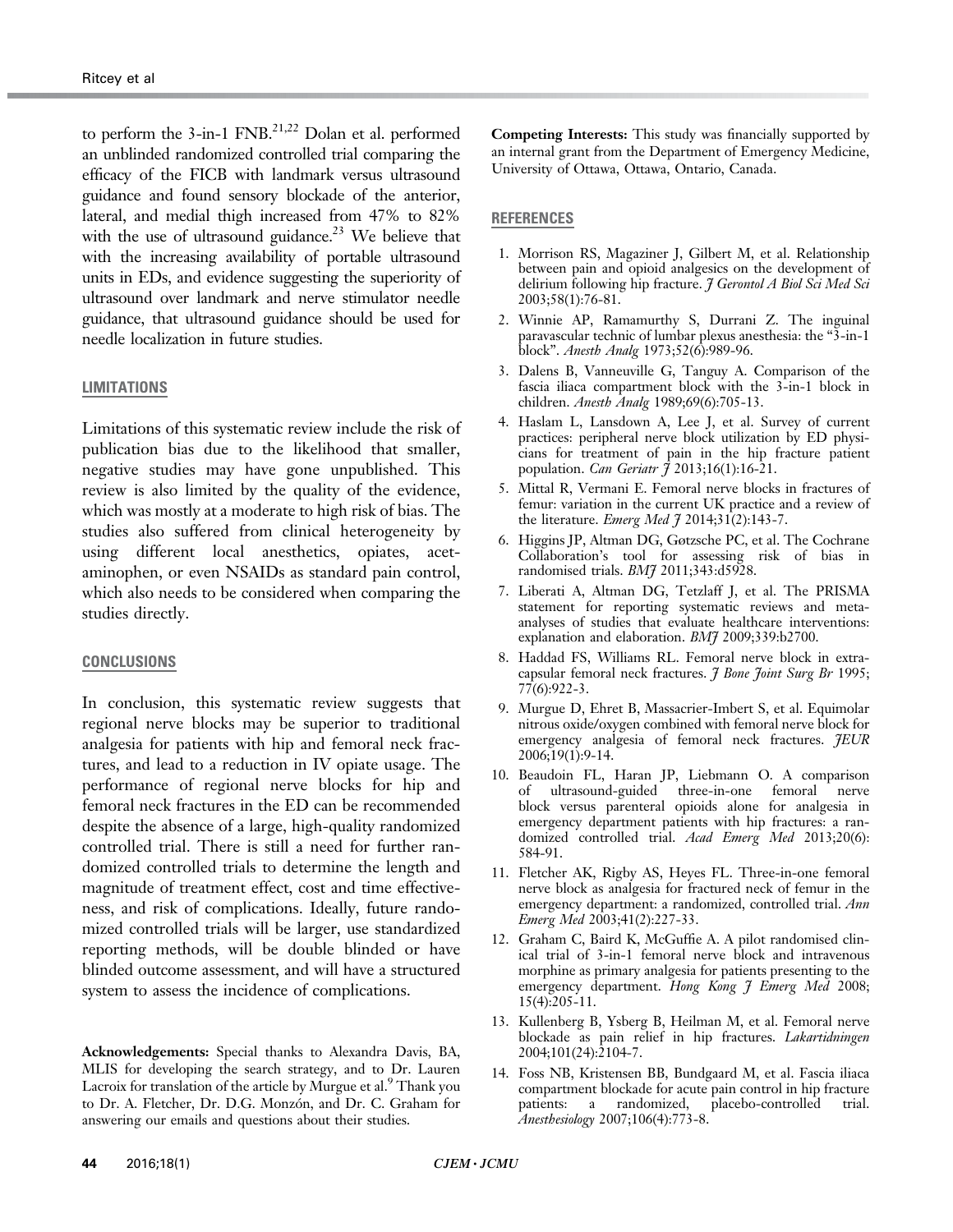- <span id="page-8-0"></span>15. Fujihara Y, Fukunishi S, Nishio S, et al. Fascia Iliaca Compartment Block: Its Efficacy for Patients with Proximal Femoral Fracture. *J Orthop Sci* 2013;18(5):793-7.
- 16. Monzón DG, Vazquez J, Jauregui JR, et al. Pain treatment in post-traumatic hip fracture in the elderly: regional block vs. systemic non-steroidal analgesics. Int  $\tilde{J}$  Emerg Med 2010;3(4):321-5.
- 17. Parker MJ, Griffiths R, Appadu BN. Nerve blocks (subcostal, lateral cutaneous, femoral, triple, psoas) for hip fractures. Cochrane Database Syst Rev 2002;(1):CD001159.
- 18. Abou-Setta A, Beaupre LA, Rashiq S, et al. Comparative effectiveness of pain management interventions for hip fracture: a systematic review. Ann Intern Med 2011; 155(4):234-45.
- 19. Marcantonio ER, Flacker JM, Michaels M, et al. Delirium is independently associated with poor functional recovery after hip fracture.  $\tilde{\jmath}$  Am Geriatr Soc 2000;48(6):618-24.
- 20. Mouzopoulos G, Vasiliadis G, Lasanianos N, et al. Fascia iliaca block prophylaxis for hip fracture patients at risk for delirium: a randomized placebo-controlled study. J Orthop Traumatol 2009;10(3):127-33.
- 21. Marhofer P, Schrögendorfer K, Koinig H, et al. Ultrasonographic guidance improves sensory block and onset time of three-in-one blocks. Anesth Analg 1997;85(4):854-7.
- 22. Marhofer P, Schrögendorfer K, Wallner T, et al. Ultrasonographic guidance reduces the amount of local anesthetic for 3-in-1 blocks. Reg Anesth Pain Med 1998;23(6):584-8.
- 23. Dolan J, Williams A, Murney E, et al. Ultrasound guided fascia iliaca block: a comparison with the loss of resistance technique. Reg Anesth Pain Med 2008;33(6):526-31.

## APPENDICES

APPENDIX A: Search strategy for MEDLINE database from 1946 to January  $17<sup>th</sup>$ , 2014

- 1 Analgesia/ or exp Analgesics/ (430402)
- 2 Anesthesia/ or Anesthesia, conduction/ or exp Nerve Block/ or nerve block\$.tw. (64211)
- 3 ((an?esthet\$ or an?esthesia) adj4 (regional\$ or local\$)).tw. (39541)
- 4 (femoral adj2 block\$).tw. (624)
- 5 ("3-in-1" or "three-in-one").tw. (602)
- 6 (fascia iliaca adj2 block\$).tw. (88)
- 7 (fnb or ficb).tw. (304)
- 8 or/1-7 (516098)
- 9 Femoral Fractures/ or exp Hip Fractures/ (28423)
- 10 ((hip\$ or femur\$ or femoral\$ or trochant\$ or pertrochant\$ or intertrochant\$ or subtrochant\$ or intracapsular\$ or extracapsular\$) adj4 fracture\$). tw. (2671)
- 11 9 or 10 (36360)
- 12 randomized controlled trial.pt. (359557)
- 13 controlled clinical trial.pt. (86972)
- 14 randomi?ed.ab. (333750)
- 15 placebo.ab. (148422)
- 16 clinical trials as topic.sh. (166454)
- 17 randomly.ab. (203605)
- 18 trial.ti. (119255)
- 19 or/12-18 (888382)
- 20 8 and 11 and 19 (160)
- 21 exp animals/ not humans.sh. (3863204)
- 22 20 not 21 (149)

APPENDIX B: Search strategy for EMBASE database from 1947 to January  $17<sup>th</sup>$ , 2014

- 1 analgesia/ or exp \*analgesic agent/ (376727)
- 2 anesthesia/ (110148)
- 3 exp nerve block/ (28098)
- 4 nerve block\$.tw. (10580)
- 5 ((an?esthet\$ or an?esthesia) adj4 (regional\$ or local\$)).tw. (59989)
- 6 (femoral adj2 block\$).tw. (1018)
- 7 ("3-in-1" or "three-in-one").tw. (916)
- 8 (fascia iliaca adj2 block\$).tw. (141)
- 9 (fnb or ficb).tw. (508)
- 10 or/1-9 (542023)
- 11 exp hip fracture/ or exp femur fracture/ (46955)
- 12 ((hip\$ or femur\$ or femoral\$ or trochant\$ or pertrochant\$ or intertrochant\$ or subtrochant\$ or intracapsular\$ or extracapsular\$) adj4 fracture\$).tw. (38042)
- 13 11 or 12 (54767)
- 14 10 and 13 (1425)
- 15 Clinical trial/ (900277)
- 16 Randomized controlled trial/ (367232)
- 17 Randomization/ (64876)
- 18 Single blind procedure/ (18855)
- 19 Double blind procedure/ (124397)
- 20 Crossover procedure/ (39822)
- 21 Placebo/ (249571)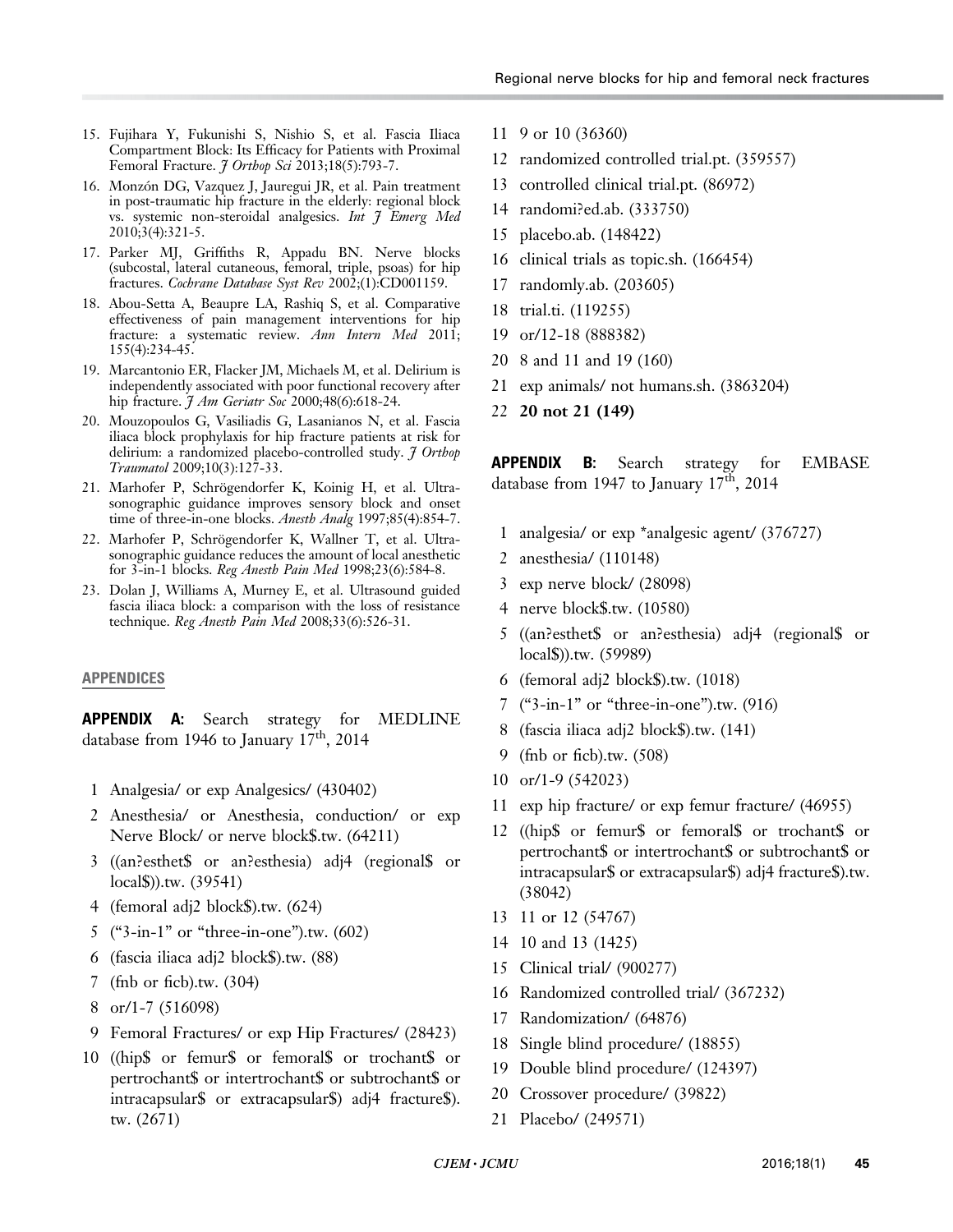- 22 Randomi?ed controlled trial\$.tw. (99324)
- 23 Rct.tw. (13604)
- 24 Random allocation.tw. (1402)
- 25 Randomly allocated.tw. (20617)
- 26 Allocated randomly.tw. (1987)
- 27 (allocated adj2 random).tw. (898)
- 28 Single blind\$.tw. (14686)
- 29 Double blind\$.tw. (153405)
- 30 ((treble or triple) adj blind\$).tw. (393)
- 31 Placebo\$.tw. (210057)
- 32 Prospective study/ (262206)
- 33 or/15-32 (1438861)
- 34 Case study/ (32765)
- 35 Case report.tw. (285990)
- 36 Abstract report/ or letter/ (918902)
- 37 or/34-36 (1232009)
- 38 33 not 37 (1400557)
- 39 14 and 38 (278)

#### **APPENDIX C:** Search Strategy for Cochrane Central Register of Controlled Trials

- ID Search (Hits)
- #1 MeSH descriptor: [Femoral Fractures] explode all trees 1216
- #2 MeSH descriptor: [Hip Fractures] explode all trees 1048
- #3 ((hip\* or femur\* or femoral\* or trochant\* or pertrochant\* or subtrochant\* or intracapsular\* or extracapsular\*) near/4 fracture\*):ti,ab,kw 2503
- #4 #1 or #2 or #3 2503
- #5 MeSH descriptor: [Anesthesia] explode all trees 15035
- #6 MeSH descriptor: [Analgesia] explode all trees 5909
- #7 MeSH descriptor: [Analgesics] explode all trees 15083
- #8 MeSH descriptor: [Nerve Block] explode all trees 2538
- #9 nerve block\*:ti,ab,kw 4268
- #10 ((an?esthet\* or an?esthesia) near/4 (regional\* or local\*)):ti,ab,kw 2531
- #11 (femoral near/2 block\*):ti,ab,kw 259
- #12 (fascia iliaca near/2 block\*):ti,ab,kw 32
- #13 (fnb or ficb):ti,ab,kw 49
- #14 ("3-in-1" or "three-in-one"):ti,ab,kw 121
- #15 #5 or #6 or #7 or #8 or #9 or #10 or #11 or #12 or #13 or #14 33300
- #16 #4 and #15 137

#### APPENDIX D: Search strategy for CINAHL database

| #   | Query                                                                            | <b>Results</b> | Action |
|-----|----------------------------------------------------------------------------------|----------------|--------|
|     | <b>S29 S16 AND S28</b>                                                           | 65             |        |
|     | S28 S17 OR S18 OR S19 OR S20 OR S21 OR S22 OR S23 OR<br>S24 OR S25 OR S26 OR S27 | 707,581        |        |
|     | $S27$ TX allocat <sup>*</sup> random <sup>*</sup>                                | 121            |        |
| S26 | (MH "Quantitative Studies")                                                      | 9,351          |        |
|     | S25 (MH "Placebos")                                                              | 6,868          |        |
|     | S24 TX placebo*                                                                  | 25,071         |        |
|     | S23 TX random* allocat*                                                          | 2,441          |        |
| S22 | (MH "Random Assignment")                                                         | 30,277         |        |
|     | S21 TX randomi* control* trial*                                                  | 41,877         |        |
|     |                                                                                  |                |        |